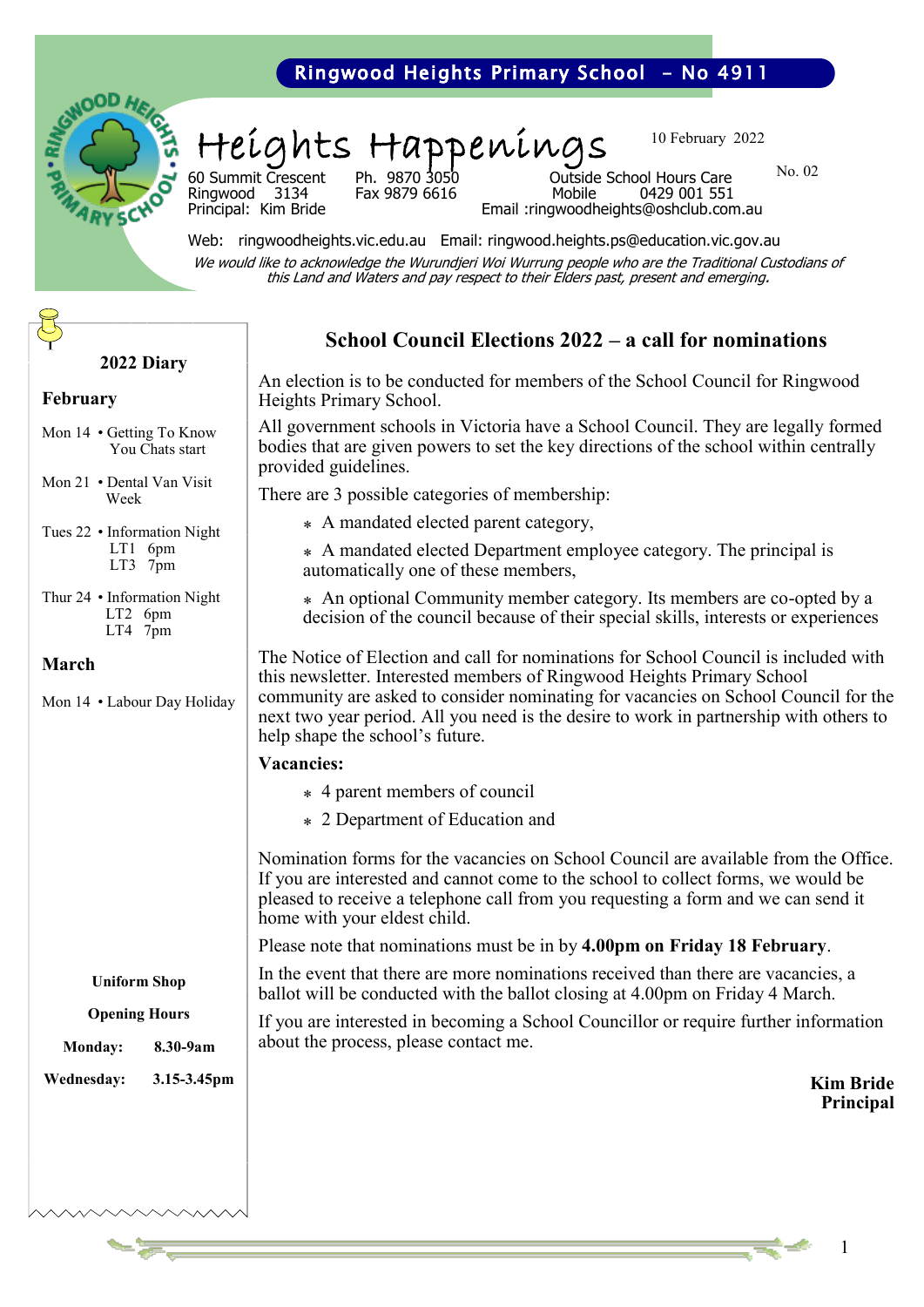## **FORM 2: NOTICE OF ELECTION AND CALL FOR NOMINATIONS**

(Formerly **Schedule 4:** Notice of Election and Call for Nomination)

An election is to be conducted for members of the school council of

#### **Ringwood Heights Primary School**

Nomination forms may be obtained from the school and must be lodged by 4.00 pm on:

#### **18/02/2022**

The ballot (if required) will close at 4.00 pm on:

#### **04/03/2022**

Following the closing of nominations a list of the nominations received will be posted by the school.

The terms of office, membership categories and number of positions in each membership category open for election are as follows:

| <b>MEMBERSHIP CATEGORY</b> | <b>TERM OF OFFICE</b>                                                                                                                          | <b>NUMBER OF POSITIONS</b> |
|----------------------------|------------------------------------------------------------------------------------------------------------------------------------------------|----------------------------|
| Parent member              | From the day after the date of<br>the declaration of the poll in<br>2022<br>to and inclusive of the date of<br>the declaration of poll in 2024 | $\overline{4}$             |
| School employee member     | From the day after the date of<br>the declaration of the poll in<br>2022<br>to and inclusive of the date of<br>the declaration of poll in 2024 | $\overline{2}$             |

If the number of nominations is less than the number of vacancies, a notice to that effect and calling for further nominations will be posted in a prominent position at the school.

Lidred

Principal signature